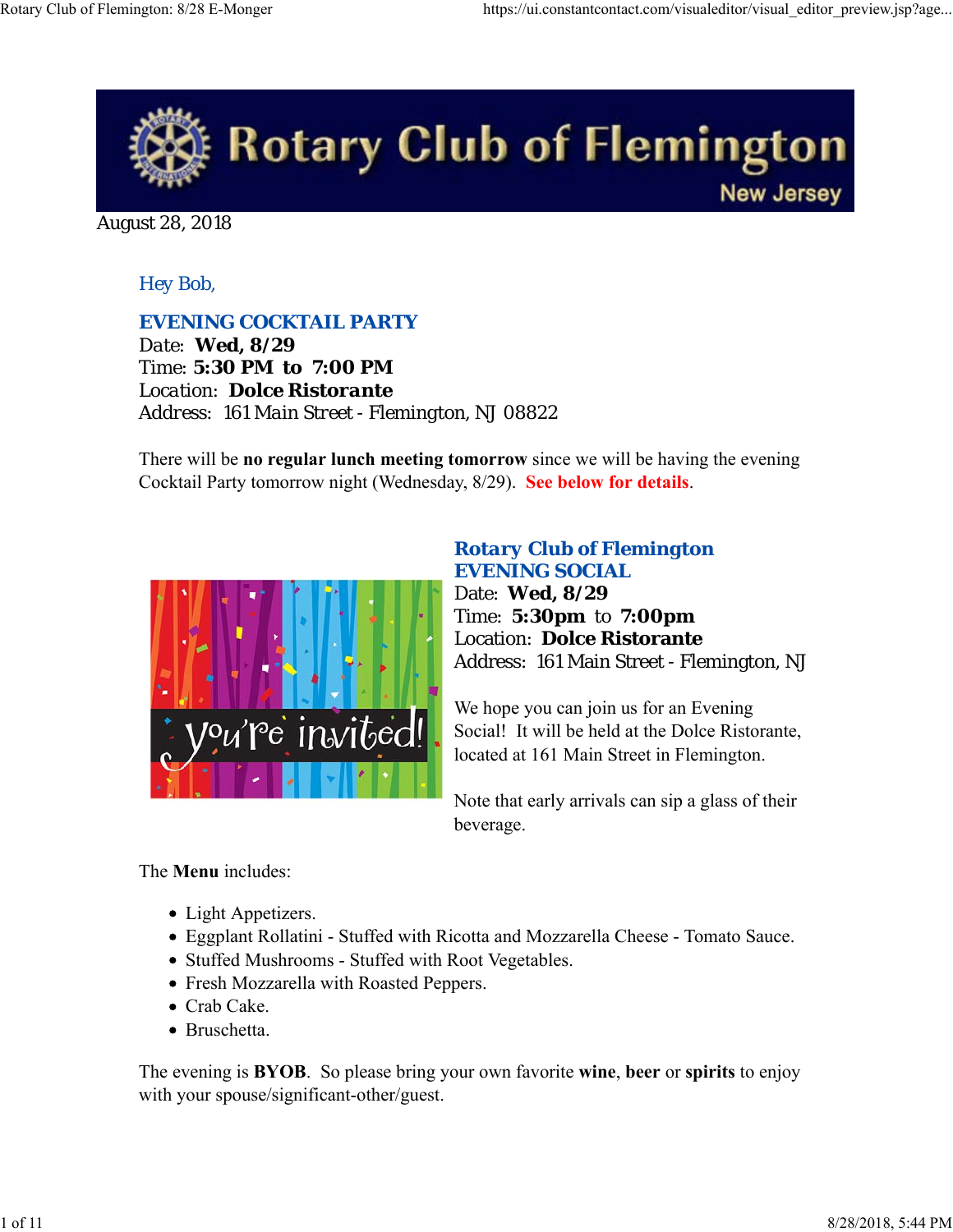There will be no regular lunch meeting on Wednesday, 8/29 this week in lieu of the evening dinner.

Please **RSVP** by **Friday, 8/24** to the Evite invitation so that we can provide a head count to the restaurant. If you did not receive an email, just let us know that you would like to attend and we will add you to the list. Please indicate the total number attending when you do RSVP. If you have any questions, please contact Terry Ownes at  $t$ mownes $@$ sprintmail.com, who is coordinating this special evening.

#### Cost to Attend:

- Weekly Pay-as-you-go members will pay \$15 for their meal. No cost for their spouses.
- Semiannual and annual paying members and their spouses attend for no cost.
- No cost for spouses of deceased members.
- Friends of Rotary will pay \$20 per person.



## *Flemington Rotary BeerFest SPONSOR Update*

Darren Loew wanted to share with everyone a link to download a copy of the BeerFest Sponsorship Form. We could use everyone's help in trying to obtain sponsors. We would also love it if you would consider being a sponsor yourself!

To **Sponsor the BeerFest**, **Click Here** to download the BeerFest Sponsorship form.

To directly **Donate to the Flemington Rotary Foundation**, **Click Here** to contribute via the Flemington Rotary Foundation website. Credit cards are accepted.

A very special thanks to the following businesses and families that have already sponsored this year's event!

## **2018 Flemington Rotary BeerFest Sponsors**

# **Live Music Sponsor - \$1500**

**HealthQuest & Diamond Nation**

# **Porta-Potty Sponsors - \$1000**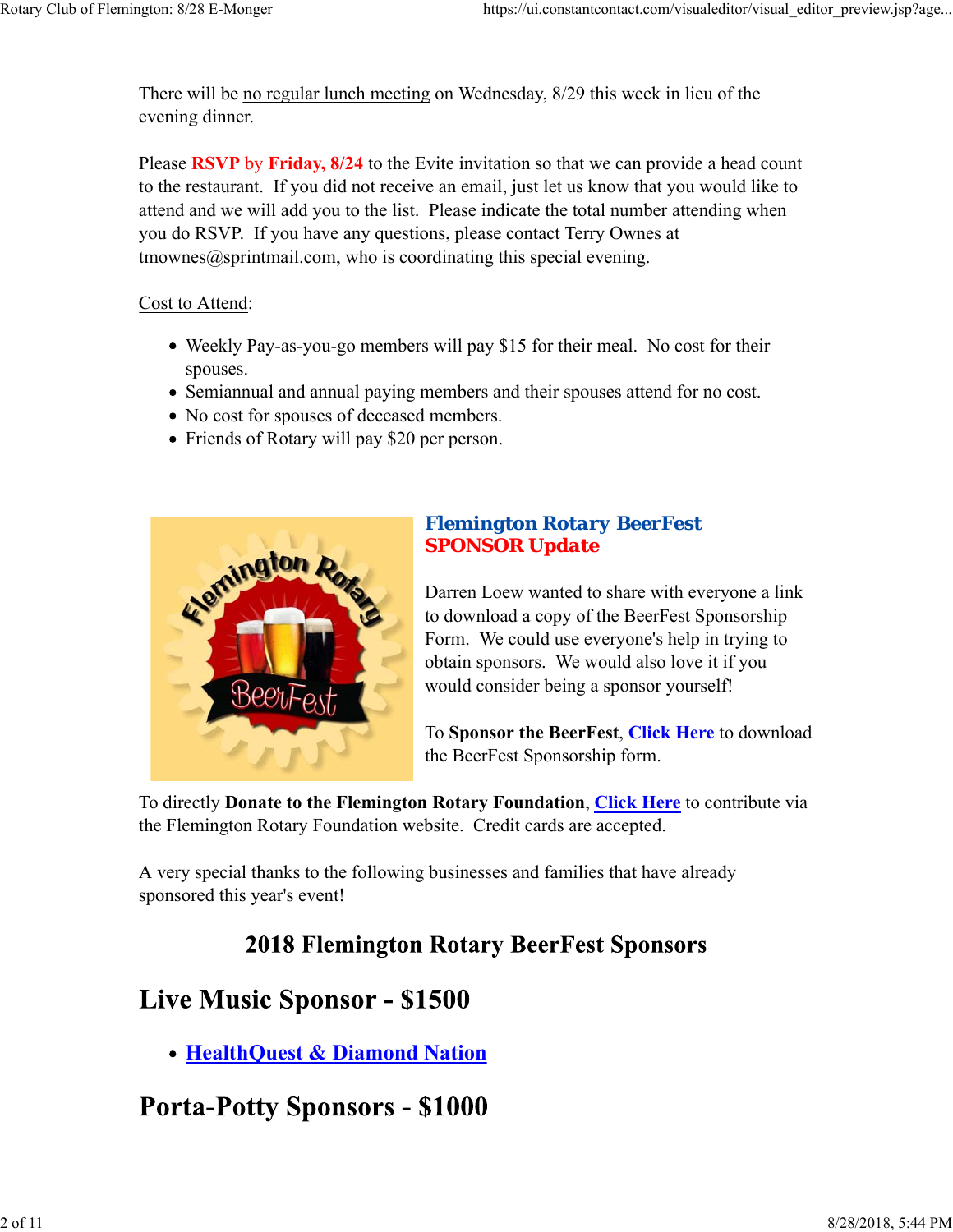- **Explore Flemington.com**
- **Wright & Ford Family Funeral Home And Cremation Services**

# **Gold Sponsors - \$500**

- **Central Wine Merchants**
- **Cornerstone Print & Imaging, LLC**
- **Plaza Dry Cleaners**
- **SunDog NJ's Good Time Band**
- **Unity Bank**

# **Silver Sponsors - \$250**

- **Countryside Veterinary Hospital**
- **Flemington Car & Truck Country**
- **J.A.R. Engineering, Inc.**
- **McPherson & Newland Insurance**
- **The National Hotel Frenchtown, NJ**
- **Seramba & Associates CPA**
- **ShopRite of Flemington**

# **Bronze Sponsors - \$100**

- **Dr. David Wunder, Chiropractic Physician**
- **Massage Envy**
- **The PuChitts**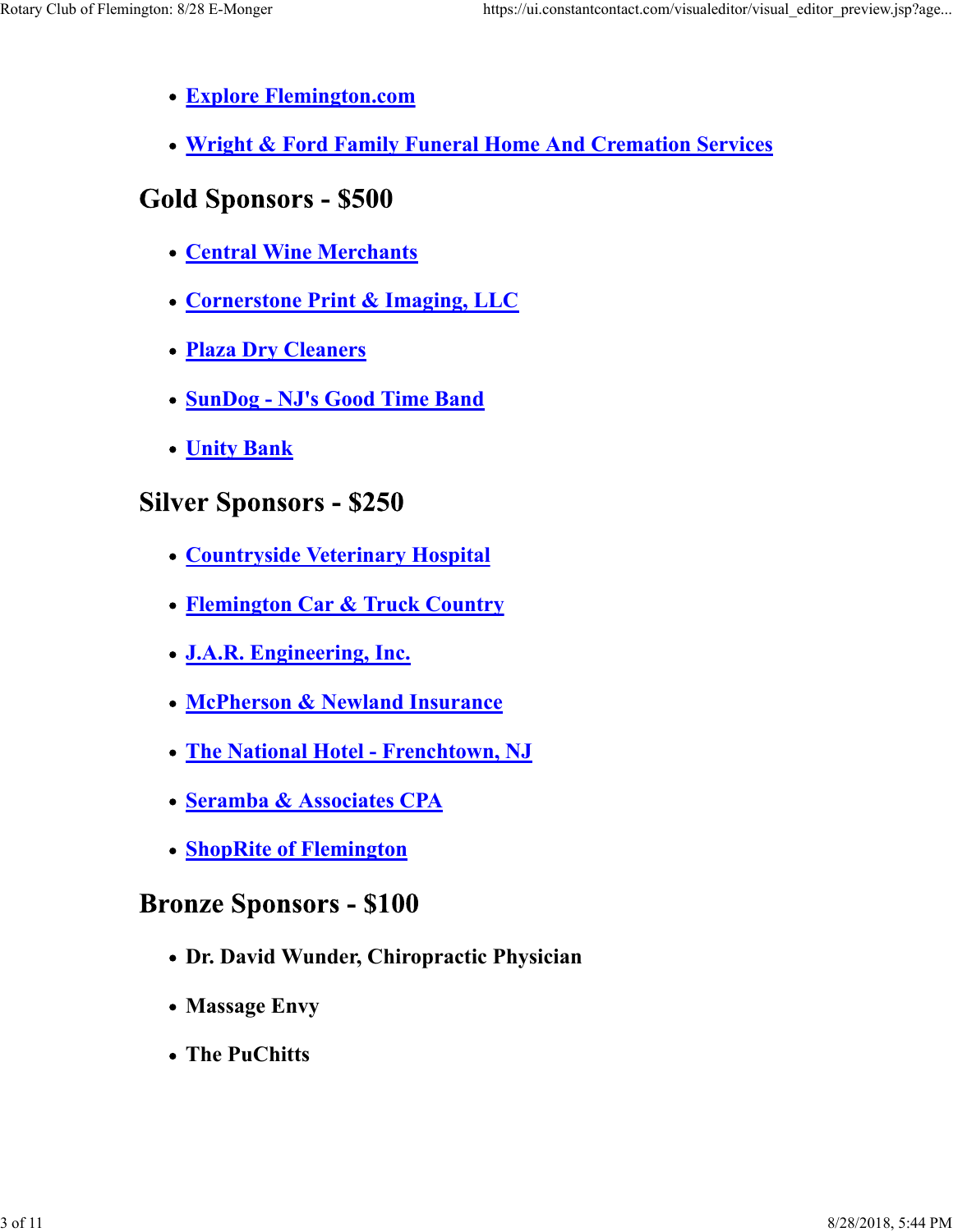

## *2018 Flemington Rotary BeerFest TICKETS ARE ON SALE!!!*

Please note that **online tickets** for the **2018 Flemington Rotary BeerFest** went on sale on Tuesday, May 1st! While we hope all Rotarians are able to help work at the event in some manner, please feel free to let your family & friends know about attending. For more information or to purchase tickets, **Click Here** to visit the website.

# *RIDES for JOHN ZULLO*

### **From Sandy Clark Updated 8/28/2018**

The following is an updated schedule for driving John Zullo to Wednesday Rotary meetings during the next several weeks. This will be revised as necessary in each weekly E-Monger. Scheduled drivers should contact Sandy Clark at least 24 hours before the Wednesday meeting if they are unable to drive. At the same time, John will call the scheduled driver at least a day in advance if he does not plan to attend the meeting.

## **Schedule of Drivers for John Zullo**:

- August 22 Ken Skowronek
- August 29 (**5:30-7pm**) Terry Martin
- Sept. 5 Dick Stothoff
- Sept. 12 Harry Mazujian
- Sept. 19 Sandy Clark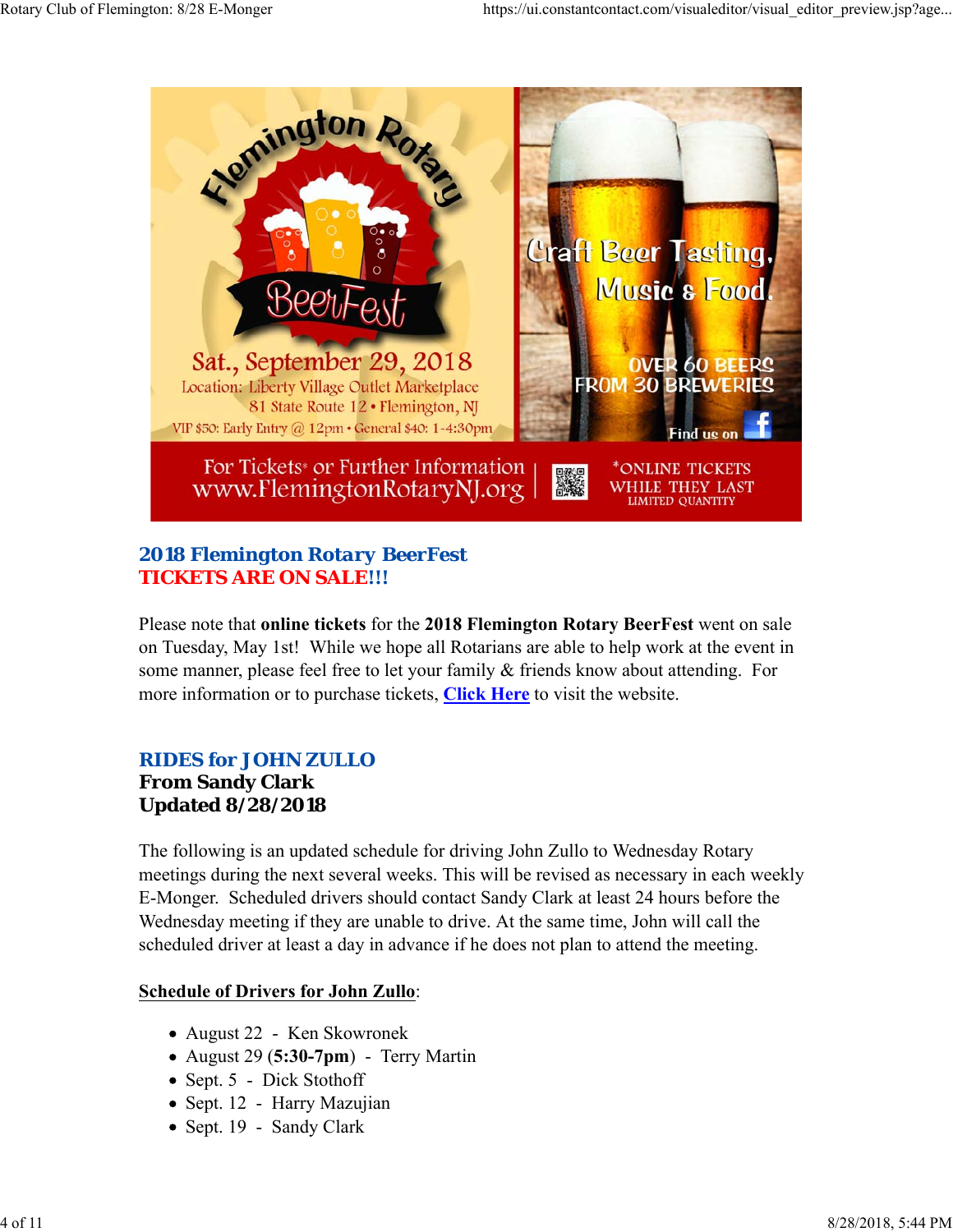Sept. 26 - Ken Skowronek

## *NEW District 7475 Mobile App + Member Account Creation* **Email from Barry Kroll of our new District 7475**

Dear Flemington Rotary Club,

The new Rotary District 7475 website is up and running. It is still under construction and it will be a couple of weeks before it is finished.

The new website address for the District 7475 website is: www.njrotary.org - check it out.

Note that theClubRunner (district software) has an excellent **mobile app** that you can download from the Apple or Android store that will give you full access to your club's and district information. Here is a link that explains this.

#### https://youtu.be/PFLu08meAHI

Once the app is downloaded you will need to have a logon ID and password to access the app. Everyone in the district now has a logon id and password. Since you are from the old District 7510, **the following are instructions to get your own logon and password**:

- 1. First, go to the district website at www.njrotary.org
- 2. Click on Member Login (top right)
- 3. On the logon screen click forgot name (it will ask for your club, last name and email)
- 4. If the information matches your information in the database it will send you an email with your information
- 5. Follow instructions on how to reset your password (make a note of our logon name)

Additional training and webinars will be forthcoming for all of the aspects of data integration, imputing/accessing information, etc.

Yours in Rotary, Barry Kroll



### *Follow US on Facebook*

The Rotary Club of Flemington is on Facebook with two (2) different Facebook pages! One page is for all information about the Rotary Club of Flemington. The second page is

dedicated to the BeerFest event. Click the links below to access our Facebook pages: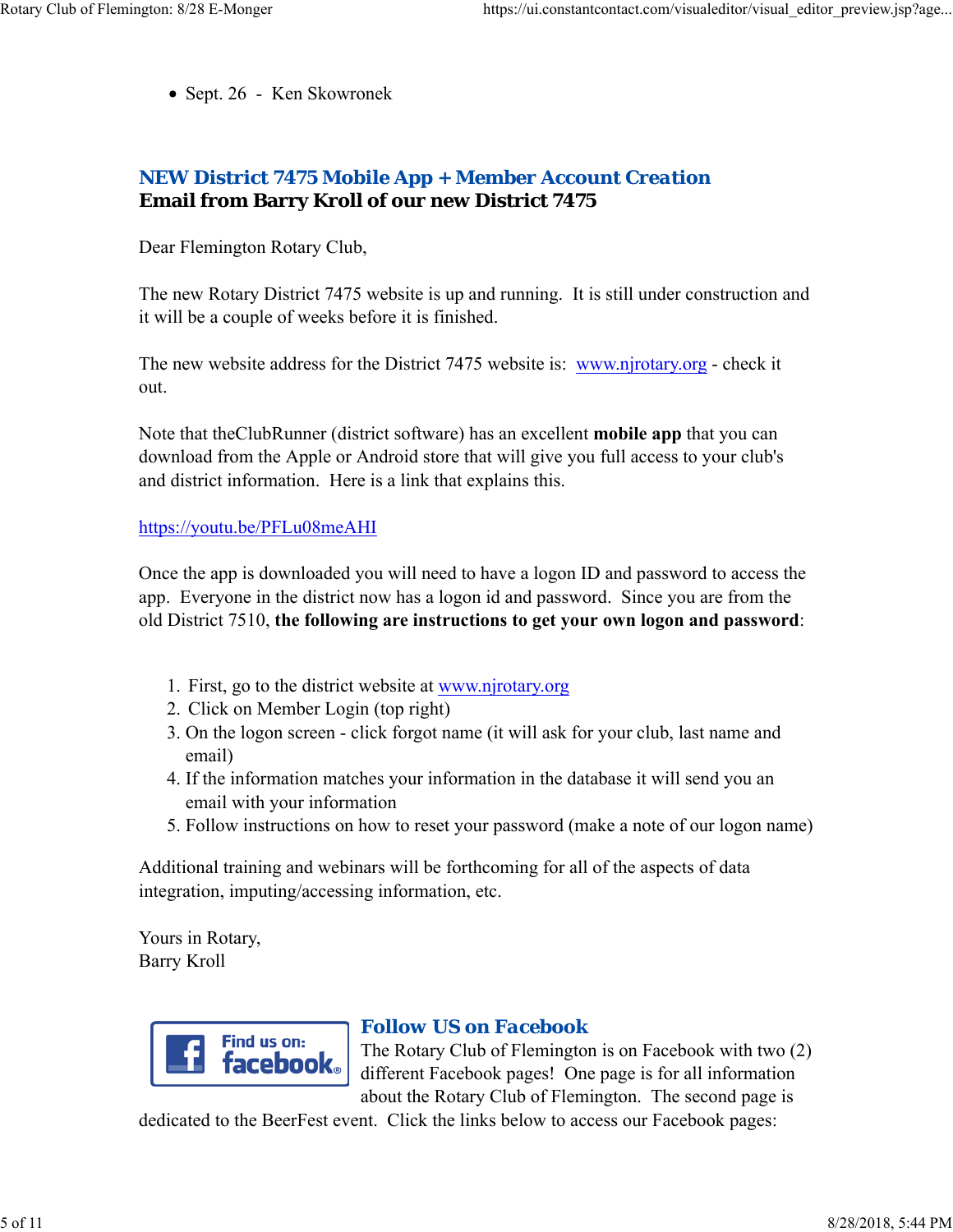- Rotary Club of Flemington, NJ
- Flemington Rotary BeerFest



## *The Flemington Rotary MEMBER DIRECTORY Is Updated on the Website*

A PDF copy of the Club Directory kept on the club website, located on the password protected "**Members Only**" page. To access this, simply goto **www.FlemingtonRotaryNJ.org** and click on "Members

Only" in the upper left. The page is password protected. If you do not have the password, simply email us and request it.

If you see any updates that need to be made (a change of address, email, phone number, something is not listed correctly, etc.), please email Sandy Clark and request any changes to be made. **Click Here** to generate an email to Sandy.



## *SPEAKERS & PROGRAMS BEING SOUGHT*

**Jeff Moore**, our new Program Chair, is looking for speaker & program ideas for upcoming meetings. If you have any leads, please pass them onto Jeff, who will follow-up to schedule the speaker.

**Click here** to generate an email directly to Jeff.



As you know, the Rotary Club of Flemington is a member of the H.C. Chamber of Commerce. This enables all Rotarians the ability to attend a Chamber function as a "member". If someone asks you what your business is, you would explain that you are a member representing the Rotary Club of Flemington. **Click Here** to visit the Chamber website for a listing of upcoming events.

## *ROTARY DISTRICT 7475 NEWS*

**Click Here** to read the current news from our Rotary District 7475.

## *UPCOMING DATES TO NOTE:*

Wed, 8/29: (5th Wed): **Flemington Rotary Evening Cocktail Party** at Dolce (see above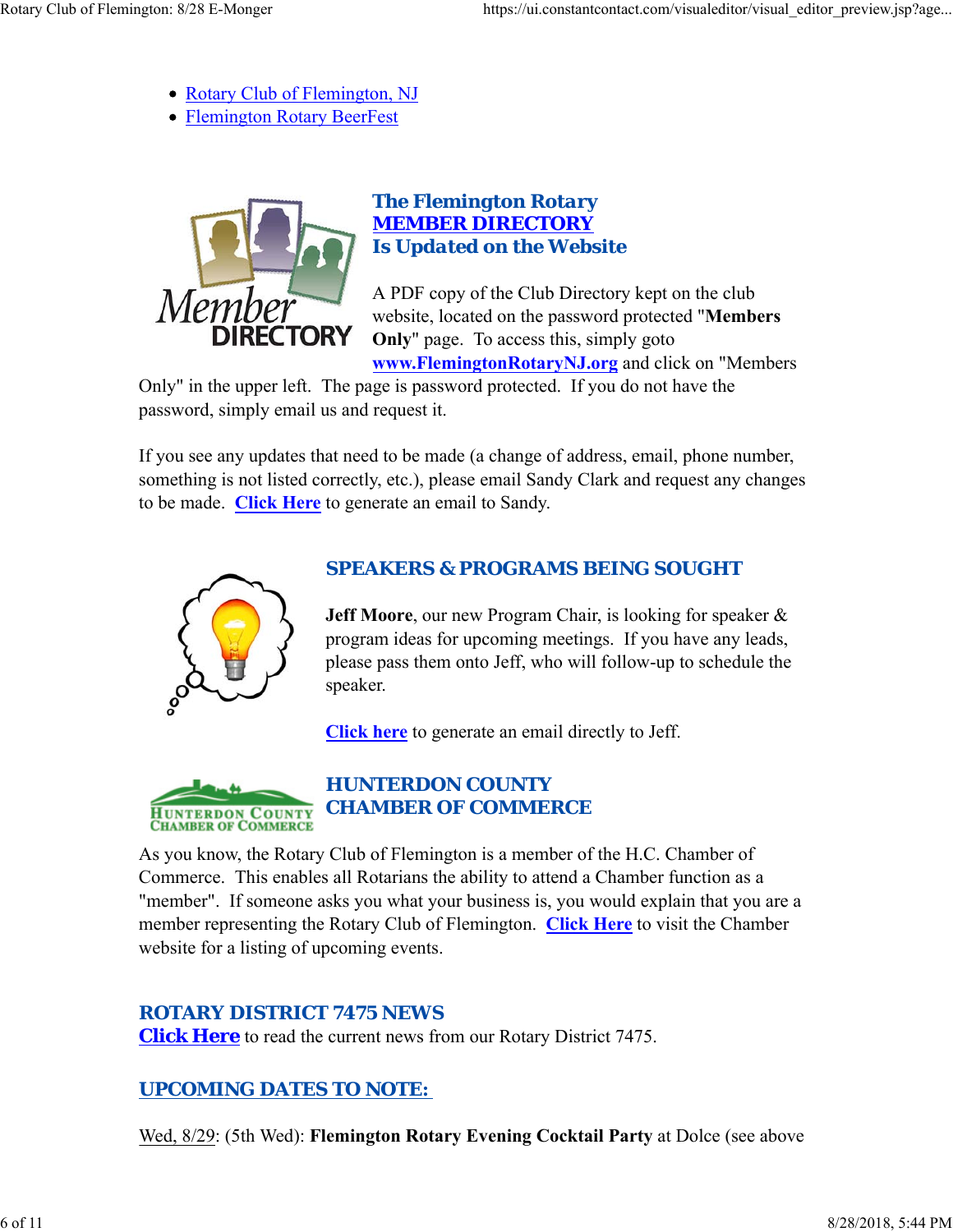for details). (*Note there is NO regular noon meeting on this day*).

Wed, 9/05: Jane Griffith, a social worker with the Hunterdon County Department of Human Services, will discuss the Mr. Fix-It Program and other initiatives in the Division of Senior, Disabilities & Veterans Services. Wed, 9/12: Official Visit: District Governor John Wilson. Wed, 9/19: Ira Liebross: Flemington Rotary BeerFest. Wed, 9/26: Ira Liebross: Flemington Rotary BeerFest.

Next RCOF Board Meeting: Wed, TBA at 5:30 PM (Usually the 3<sup>rd</sup> Wed). Next BeerFest Meeting: Wed, 9/5 at 6:30 PM (Usually the 3<sup>rd</sup> Wed). **Next Membership Meeting:** Wed, TBA at 1:30 PM (Usually the 2<sup>nd</sup> Wed).

**Upcoming RCOF Club Events, Fundraisers, Fellowship Events, Etc**.: 9/29 (Sat): Flemington Rotary BeerFest

**Rotary District 7475 Events & Functions:** 11/12 (Mon): Eat, Drink & Share at the Pines Manor - Edison, NJ.

### *COMMITTEE LIST:*

**Click Here** to download the listing of all current Club Committee's and its members.

## *"MEMBERS ONLY" WEBSITE:*

## **Click Here for the Members Only section of the website to find:**

1) The "Membership Proposal Form" to propose a new member.

- 2) New Member Information.
- 3) An Online Copy of the Club Membership Directory.
- 4) A Link to All Photos Albums of the Club.

### *ROTARY WEBSITE LINKS:*

Rotary International: **www.Rotary.org** Rotary District 7510: **www.RotaryNJ.org**

### *NEARBY ROTARY CLUB MEETINGS:*

As A Rotarian, you are Welcome to attend a Rotary Club meeting anywhere in the world. Click here for the Rotary Club Locator App. Or see below for some local meetings:

Mondays

**Lambertville/New Hope** (6:30 pm) - Lambertville Station Restaurant; 11 Bridge Street, Lambertville NJ 08530 **Piscataway** (12:15 pm) - Radisson Hotel; 21 Kingsbridge Road, Piscataway, NJ 08854

#### Tuesdays

**Whitehouse** (12:15 pm) - Max's 22; 456 Route 22 West, Whitehouse Station, NJ 08889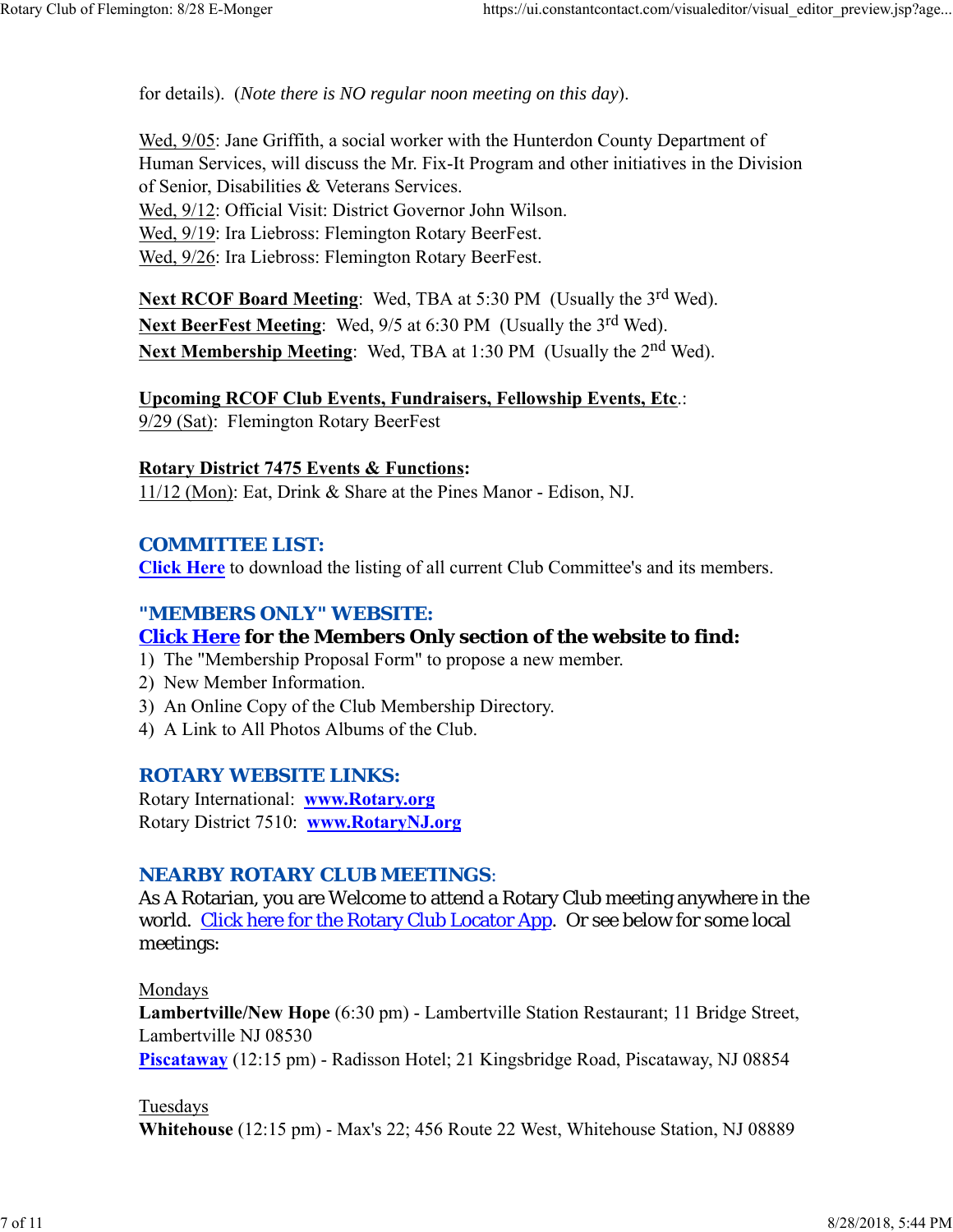**Princeton** (12:15 pm) - The Nassau Club; 6 Mercer Street, Princeton, NJ 08540 **Bridgewater-Bound Brook** (12:15 pm) - Arbor Glenn; 100 Monroe St, Bridgewater 08807

#### Wednesdays

**Branchburg Township** (7:30 am): Stoney Brook Grille; 1285 Route 28, North Branch, NJ 08876

**Flemington** (12:15pm): Copper Hill Country Club; 100 Copper Hill Road, Ringoes, NJ 08851

**Hillsborough Township** (6:15 pm): Pheasant's Landing; 311 Amwell Road (Rt. 514), Hillsborough, NJ 08844

#### Thursdays

**Clinton Sunrise** (7:30 am): Clinton Fire Department; New Street, Clinton, NJ 08809 **Somerville/Bridgewater** (12:15 pm): Bridgewater Manor; 1251 US Highway 202/206, Bridgewater, NJ 08807 **Trenton** (12:15 pm): Freddie's Tavern; 12 Railroad Avenue, West Trenton, NJ 08628

#### Fridays

**North Hunterdon** (12:15 pm): Beaver Brook County Club; 25 County Club Drive, Annandale, NJ 08801 **Princeton Corridor** (12:15pm): Hyatt Regency; 102 Carnegie Center, Rt. 1 North,

Princeton, NJ 08540

#### eClub

**Rotary eClub of Hunterdon Horizon**: View website for meetings or online makeups.

# RI President's Call for Action in **2018-2019**: **"Be the Inspiration" Rotary Club of Flemington - Our 95th Year**

Founded October 3, 1923 \* Charter #1529 \* District 7475

| Club President      | <b>Nik Kritharis</b>                       |
|---------------------|--------------------------------------------|
| President-Elect     | Ann del Campo                              |
| Secretary           | <b>Kyle Fogarty</b>                        |
| Treasurer, General  | <b>Terry Ownes</b>                         |
| Treasurer, Lunch    | <b>Ken Skowronek</b>                       |
| <b>Board Member</b> | <b>Kim Metz</b> (immediate Past-President) |
| <b>Board Member</b> | <b>Sandy Clark</b>                         |
| <b>Board Member</b> | D.J. Wright                                |
| Sergeant-at-Arms    | <b>Tom Fisher</b>                          |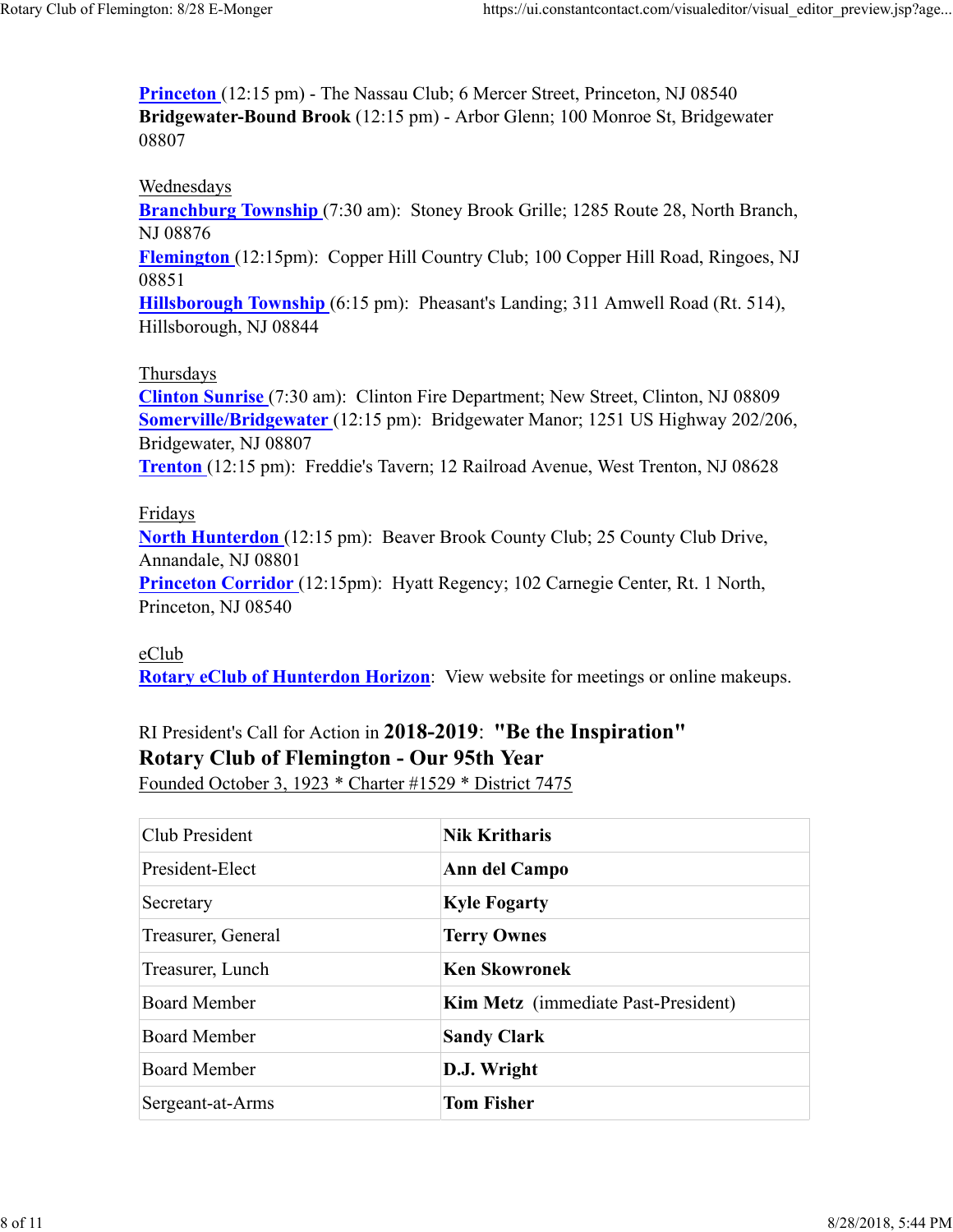| R.I. President                           | Barry Rassin (New Providence, Bahamas) |
|------------------------------------------|----------------------------------------|
| District Governor (DG)                   | <b>John Wilson</b> (Newark)            |
| District Governor Elect (DGE)            | <b>Ray Freaney (Madison)</b>           |
| District Governor Designee (DGD)         | M. Ann Walko (Watchung-Warren)         |
| <b>Assistant District Governor (ADG)</b> | ***** $(***)$                          |

Club Meetings: **Wednesday, 12:15 pm, Al Fresco's** 100 Reaville Avenue - Flemington, NJ 08822



**MISSION STATEMENT:** The mission of Rotary International is to assist and guide Rotarians and Rotary clubs to accomplish the Object of Rotary to ensure Rotary's continuing relevance and to help build a better world, emphasizing service activities by individuals and groups that enhance the quality of life and human dignity, encouraging high ethical standards, and creating greater understanding among all people to advance the search for peace in the world.

**THE OBJECT OF ROTARY:** The object of Rotary is to encourage and foster the ideal of service as a basis of worthy enterprise and, in particular, to encourage and foster:

**1st**: The development of acquaintance as an opportunity for service;

**2nd**: High ethical standards in business and professions, the recognition of the worthiness of all useful occupations, and the dignifying of each Rotarian's occupation as an opportunity to serve society;

**3rd**: The application of the ideal of service in each Rotarian's personal, business and community life;

**4th**: The advancement of international understanding, goodwill, and peace through a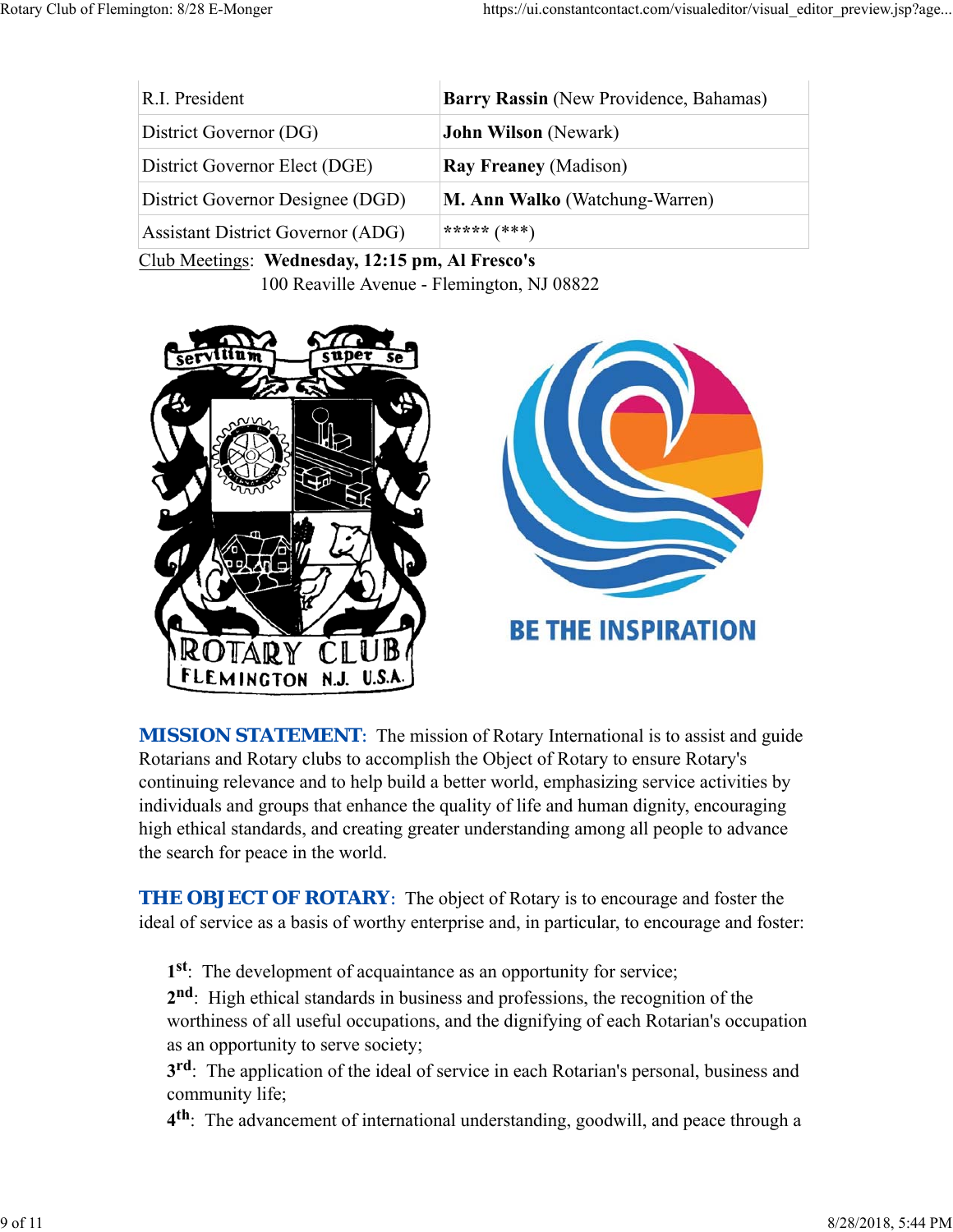world fellowship of business and professional persons united in the ideal of service.

**THE 4-WAY TEST:** "Of the things we think, say or do:

- **1st**: Is it the Truth?
- 2<sup>nd</sup>: Is it Fair to all concerned?
- **3rd**: Will it build goodwill and better friendships?
- **4th**: Will it be beneficial to all concerned?"

### *ROTARY's AVENUE'S OF SERVICE*:

**1)** Through **Club Service**, we have fun, build lasting friendships, and make sure that our club runs well.

**2)** Through **Vocational Service**, we volunteer our professional skills to serve others and promote integrity in everything we do.

**3)** Through **Community Service**, we address local needs and work with our community to bring lasting improvements.

**4)** Through **International Service**, we meet humanitarian needs around the globe and promote world understanding and peace.

**5)** Through **Youth Service**, we work with young people to help them become the next generation of leaders, visionaries, and peacemakers.

## **2018-2019 CLUB MEMBER ROSTER Rotary Club of Flemington, NJ**

| <b>Rotarian</b>                   | <b>Member Since</b> | <b>Classification</b>           |
|-----------------------------------|---------------------|---------------------------------|
| Bohler, Herbert C. (Herb)         | 1977                | <b>Specialty Advertising</b>    |
| Chittenden, Robert L. (Bob)       | 2003                | M.E.F.P. Consulting Engineering |
| Clark, Arthur L. (Sandy)          | 1987                | Printing                        |
| Davidson, James G. (Jim)          | 2002                | <b>Rubber Products</b>          |
| del Campo, Ann                    | 2016                | <b>Scientist &amp; Farmer</b>   |
| Ferrari, Frederick J. (Fred)      | 1964                | Orthodontia                     |
| Fisher, Charles H. (Charlie)      | 1961                | <b>Funeral Services</b>         |
| Fisher, Thomas H. (Tom)           | 2012                | Property & Casualty Insurance   |
| Fogarty, Kyle M.                  | 2017                | Financial Advisor               |
| Harrison, Jeffrey (Jeff)          | 1996                | Psychotherapy                   |
| Hyatt, Frederic D. (Fred)         | 2017                | Retired - Aerospace             |
| Kamnitsis, Christopher P. (Chris) | 2001                | <b>Financial Planning</b>       |
| Kritharis, Nikolaos (Nik)         | 2016                | Dentistry                       |
| Liebross, Ira                     | 1997                | <b>Family Medicine</b>          |
| Loew, Darren                      | 2002                | Orthodontics                    |
| Martin, Teresa (Terry)            | 1993                | Solid Waste/Recycling           |
| Mazujian, Harry                   | 2004                | Clergy                          |
| McWilliams, Nancy                 | 1992                | Psychotherapy                   |

Current Number of Members: 37